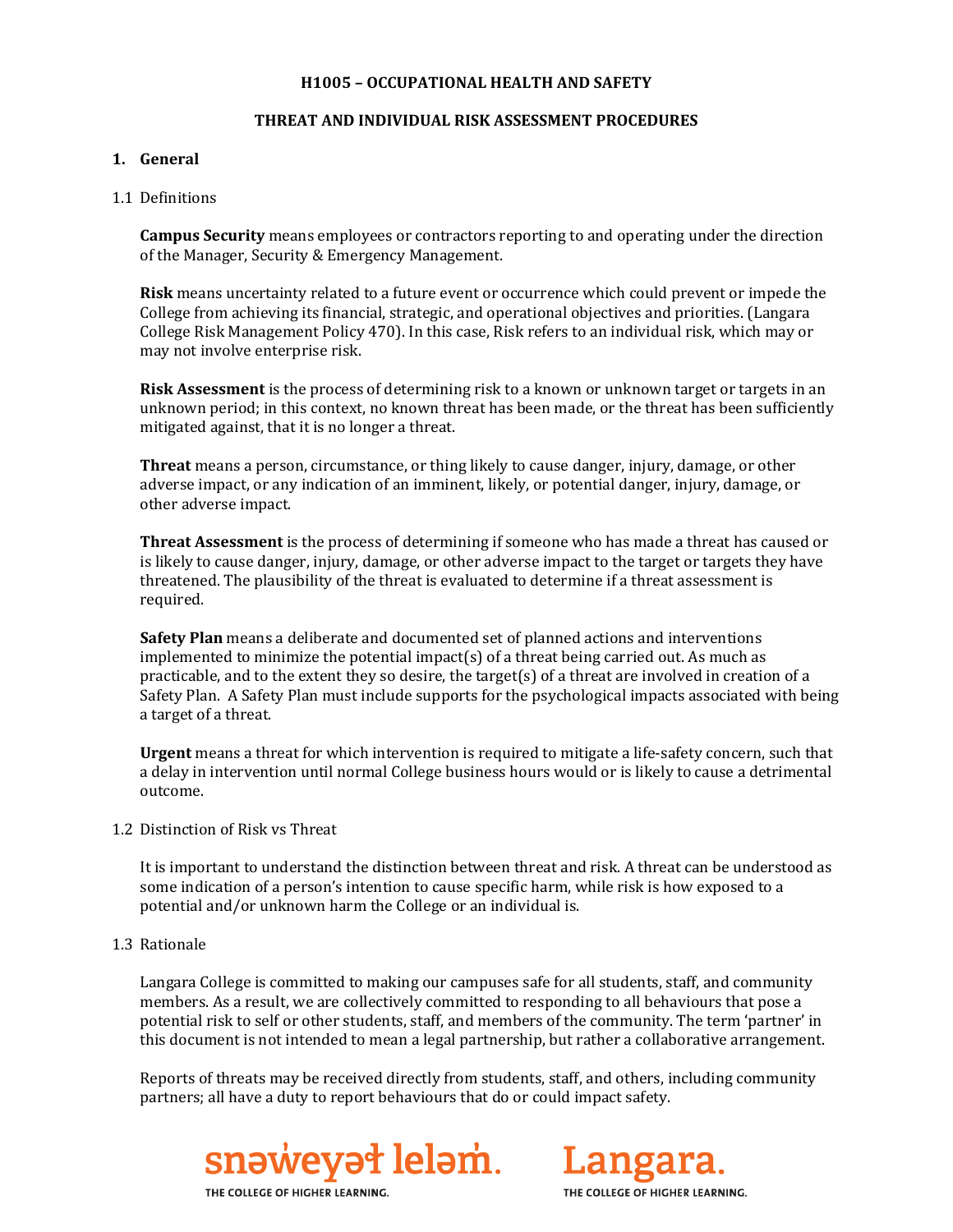As part of the College's comprehensive safety and security programs, Threat and Individual Risk Assessment Procedures have been established to support responding to threats and individual risk in a multi-disciplinary manner.

Along with early intervention measures from various College areas of responsibility, the effective implementation of Threat and Individual Risk Assessment Procedures support collaborative action and intervention to prevent traumatic events and reflects safe, caring, and restorative approaches. Timely sharing of information about individuals at risk for violence towards themselves and/or others can ensure that supportive plans are put in place.

The strength of this approach to threat and risk management lies in the deliberate combination of initial assessment with referral to and involvement of multi-disciplinary practitioners in the College community. Promptly after a threat, assessment and life-safety intervention will ensure the protection of the College community, while also activating multi-disciplinary support and intervention mechanisms to collaborate on effective management of future risk.

The collaborative process respects the individual's rights to privacy and the safety of all, to the fullest extent possible, and all personal information will be collected, used, and disclosed only in accordance with privacy legislation and requirements.

## 1.4 Method

This Procedure draws on established and evidence-based approaches, recognizing the diversity and unique roles of members of the College community and the areas that support and are accountable to them. The Procedure also recognizes the potential for a case to evolve into and out of the scope of this Procedure and provides a mechanism to transition between the Procedure and other disciplines and areas of accountability for the College.

## **2. Threat Assessment Procedures**

## 2.1 Reporting Requirement

All behaviours of students, staff, or community members that may pose a threat to others must be reported to Campus Security. This is in addition to and does not replace or discharge any other reporting requirement(s).

Individuals who are displaying self-harm behaviours and/or suicidal ideation pose a risk to themselves. These behaviours may not require a threat assessment but could require other intervention or support.

## 2.2 Threat Assessment Lead

The Manager, Security and Emergency Management, or designated and trained alternate, acts as the Threat Assessment Lead on behalf of the College.

The Threat Assessment Lead is accountable for

- Maintenance, periodic review, and continuous improvement of these Procedures
- Consultation with community partners as part of a Threat Assessment
- Convening and facilitating a multi-disciplinary assessment team in response to a threat, if required
- Maintaining the official copy of all documentation related to a threat and/or Threat Assessment, in compliance with the BC *Freedom of Information and Protection of Privacy*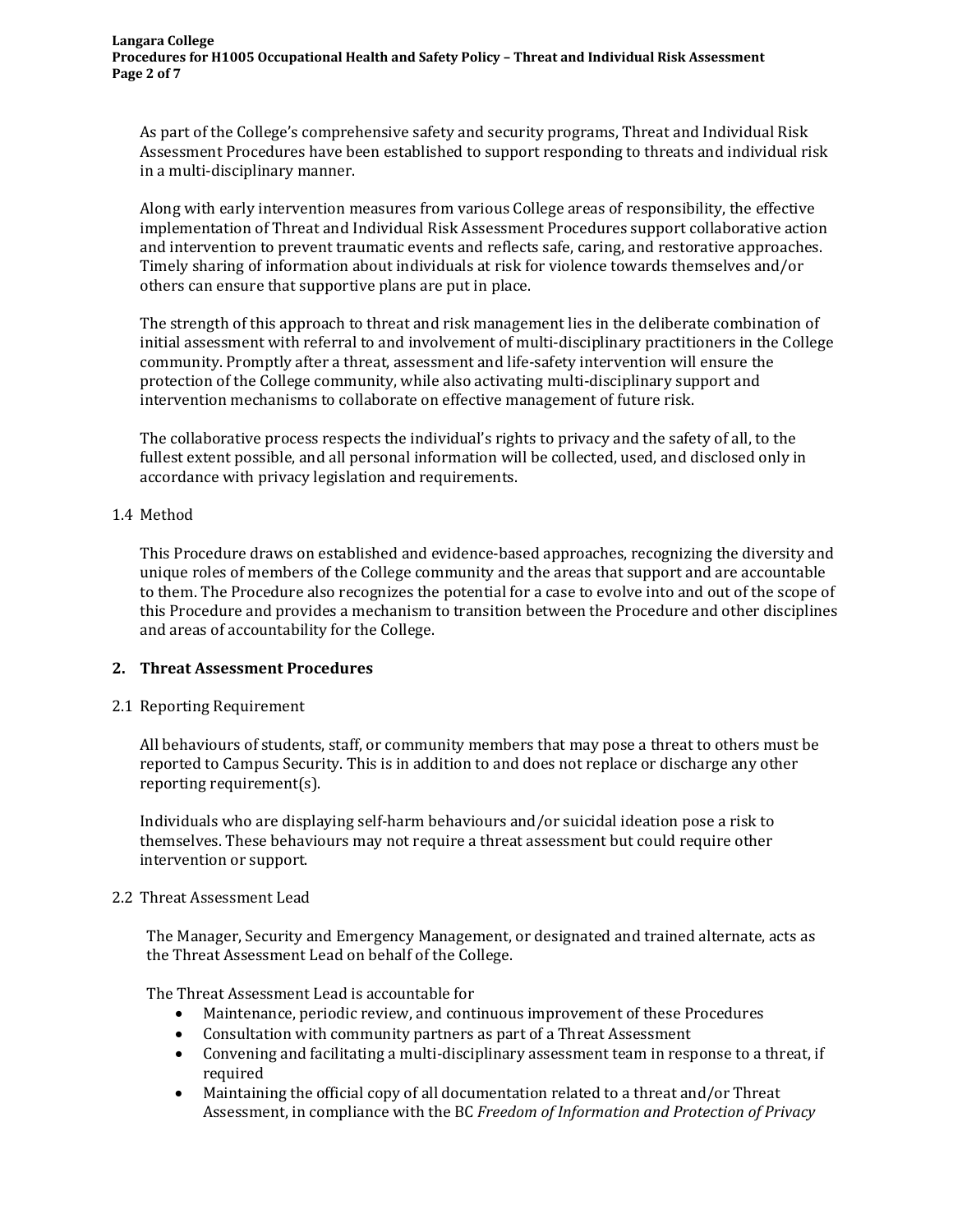**Langara College Procedures for H1005 Occupational Health and Safety Policy – Threat and Individual Risk Assessment Page 3 of 7**

> *Act (FIPPA),* and the College's Recorded Information Management policy (B5010) and related procedures.

### 2.3 Assessment

It is important to note that the following steps occur rapidly and often concurrently, and the initial assessment may take seconds or minutes to complete.

2.3.1 Determine if a threat is present

Campus Security will evaluate the report to determine if it constitutes a threat, based on the definition in Section 1.1 and the criteria outlined in Section 4.1 of this document.

- **If the report does not meet the definition** of a threat, Campus Security will refer the case to the Individual Risk Assessment Procedure to support multi-disciplinary management and intervention.
- **If the report does meet the definition of a threat**, Campus Security will continue to assess the report.

## 2.3.2 Confirm Langara involvement

Campus Security will assess the reported threat, using the criteria outlined in Section 4.2 of this document, to determine if there is a bona-fide threat that impacts the College.

- If the threat does not meet criteria, Campus Security will refer the case to the most appropriate resource, such as local police, ambulance, 8-1-1, counselling services, etc.
- **If the threat does meet criteria**, Campus Security will continue to assess the report.

## 2.3.3 Assess credibility of the threat

Credibility is vital when determining whether and how a threat should be addressed or if the individual should be referred to other College services for intervention and support. Campus Security will determine credibility of the threat based on whether it is clear, direct, and plausible, using the criteria outlined in Section 4.3 of this document.

- **If the threat is not determined to be credible**, Campus Security will refer the case to the Risk Assessment Procedure to support multi-disciplinary management and intervention.
- **If the threat is determined to be credible**, Campus Security will continue to the next step of assessment.

#### 2.3.4 Urgent intervention for life-safety

Campus Security will assess the threat for urgency, and may involve a community safety partner, such as local police, to assist in this assessment.

- **If the threat is urgent**, Campus Security will follow intervention processes, procedures, and/or directives established by applicable legislation, and the College's Occupational Health and Safety Policy, applicable Security policies and procedures , and applicable Emergency Management policies and procedures, including activating emergency services  $(9-1-1)$ .
	- o A Threat Report in a standard format will be prepared and referred to the Threat Assessment Lead without delay, along with copies of any other required reports for the incident and/or response.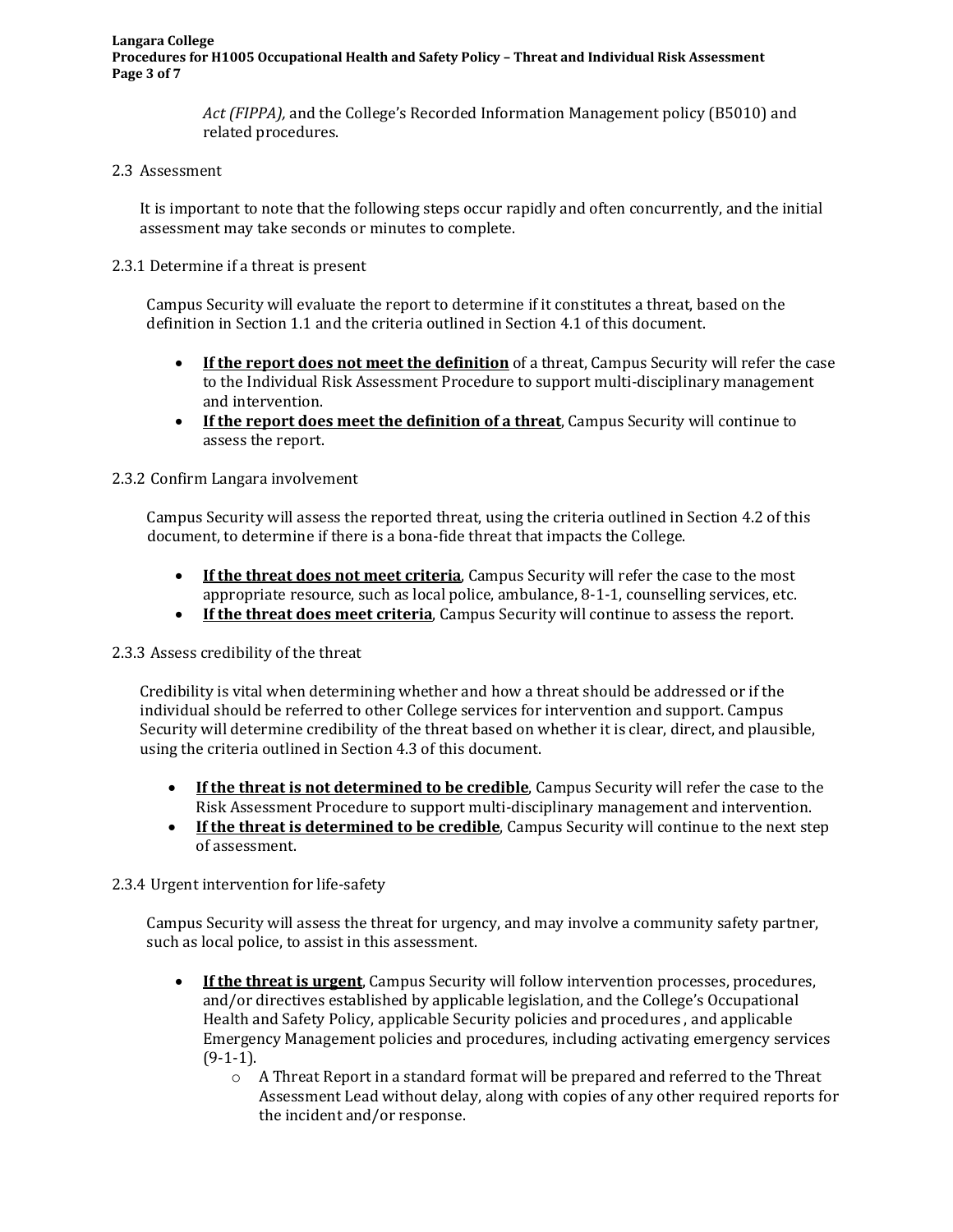**Langara College Procedures for H1005 Occupational Health and Safety Policy – Threat and Individual Risk Assessment Page 4 of 7**

• **If the threat is not urgent**, Campus Security will create a Threat Report in a standard format and refer the case to the Threat Assessment Lead for review and action during College business hours.

#### 2.3.5 Mitigation

The Threat Assessment Lead will review the Threat Report, and confirm the nature and detail of the threat, potential impact of the threat if carried out, and consider the individual's role within the College. The Threat Assessment Lead will convene a multi-disciplinary team, composed of trained College representatives in appropriate area(s) of responsibility to:

- Determine the need for and consult with community partners, as required,
- Determine the need for and develop a Safety Plan to mitigate against the threat, and
- Deliberately transition the case to the Individual Risk Assessment Procedure (Section 3).

## **3. Individual Risk Assessment Procedure**

This procedure assesses individual risk and may contribute to but is not an exhaustive assessment of enterprise risk. The result of the individual risk assessment is communicated to Organizational Risk Assessment for consideration in enterprise risk evaluation.

3.1 Reporting Requirement

All behaviours of students, staff, or community members that may pose a risk to others or the College must be communicated with Organizational Risk Assessment. This is in addition to and does not replace or discharge any other reporting requirement(s), but may be achieved by other means and consolidated reporting, where appropriate and established.

## 3.2 Risk Assessment Lead

The Risk Assessment Lead is the appointed representative from the Area of Responsibility (Section 4.4), who acts on behalf of the College for the purpose of this Procedure.

The Risk Assessment Lead is accountable for

- Consultation with community partners as part of an Individual Risk Assessment<br>• Convening and facilitating a multi-disciplinary assessment team in response to the
- Convening and facilitating a multi-disciplinary assessment team in response to the report of an individual risk
- Ensuring sharing and coordination of all related information with the multi-disciplinary assessment team
- Ensuring connection and coordination with Organizational Risk to align with and support Enterprise risk management strategies and activities
- Maintaining the official copy of all documentation related to the individual risk and/or Individual Risk Assessment, in compliance with the BC *Freedom of Information and Protection of Privacy Act (FIPPA),* and the College's Recorded Information Management policy (B5010) and related procedures.

## 3.3 Assessment

The Risk Assessment Lead will review the Threat Report and convene a multi-disciplinary team, composed of trained College representatives in appropriate area(s) of responsibility to:

- Determine the need for and consult with risk management partners, as required,
- Determine and notify relevant stakeholders, as required,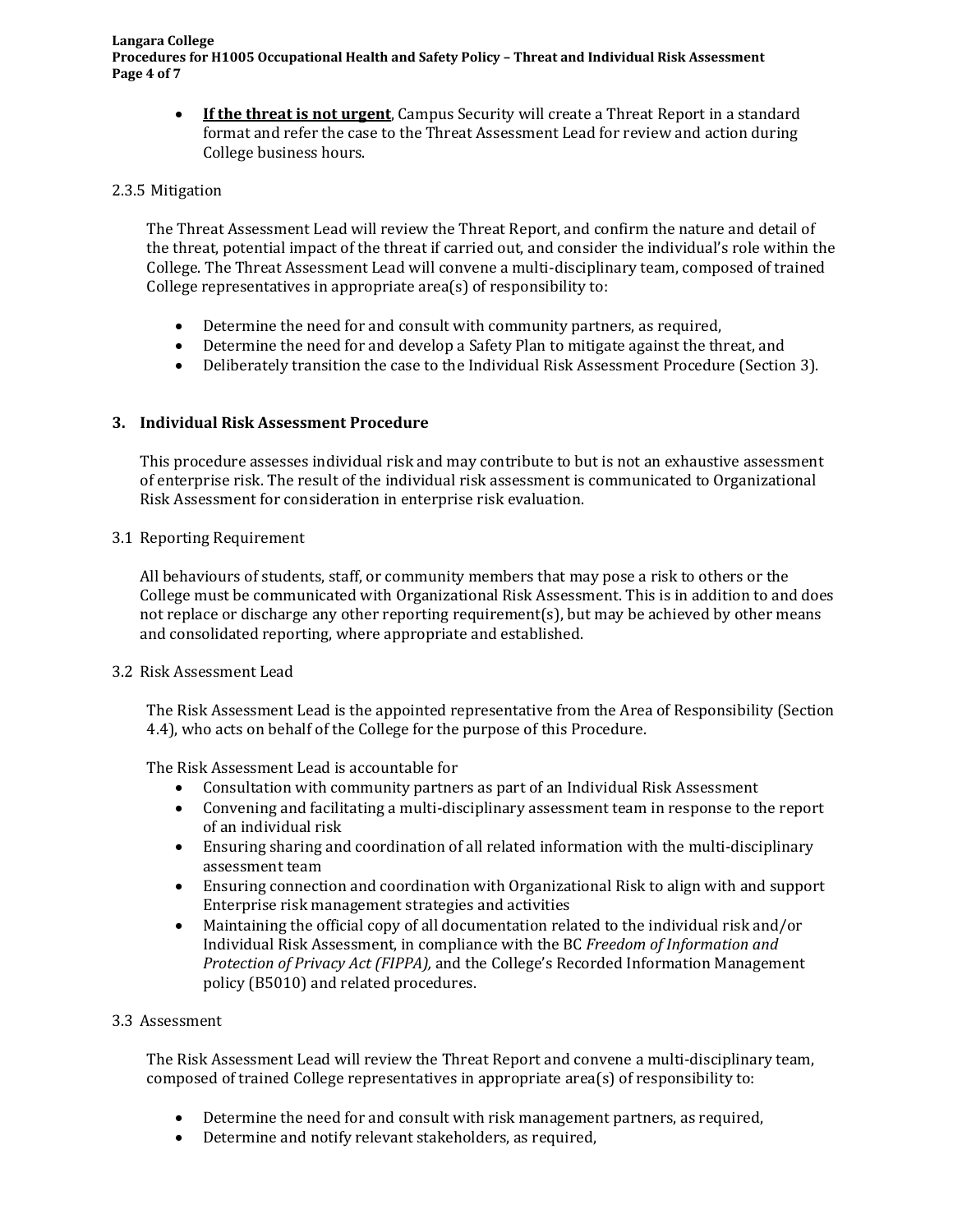#### **Langara College Procedures for H1005 Occupational Health and Safety Policy – Threat and Individual Risk Assessment Page 5 of 7**

- Determine the risk level and appropriate risk management strategy to implement, using the continuum outlined in Section 4.5 of the document, and
- Deliberately transition the case to areas of individual accountability for further management, including behavioural interventions.

## **4. Appendices**

- 4.1 High-risk Threat Criteria
	- Verbal/written threats to harm or kill others ("clear, direct, and plausible")
	- Threats made via social media to harm, kill, or cause serious property damage
	- Serious violence or violence with intent to harm or kill<br>• Indicators of suicidal ideation as it relates to fluidity (he
	- Indicators of suicidal ideation as it relates to fluidity (homicidal/suicidal)<br>• Weapon possession (including replicas)
	- Weapon possession (including replicas)
	- Bomb threats (or possession/detonation of devices)<br>• Hate incidents motivated by factors including, but no
	- Hate incidents motivated by factors including, but not limited to: race, culture, religion, and/or sexual orientation
	- Sexual intimidation, sextortion, extortion, or sexual assault
	- Domestic, interpersonal, relational violence
	- Gang-related intimidation and violence
	- Fire setting (contextual)<br>• Section 28 Mental Health
	- Section 28 *Mental Health Act* apprehension

## 4.2 Campus Threat Criteria

- Threat occurred on campus, including threatening someone off-campus.
- Threat occurred off campus but was a threat to the campus or a College-sponsored event or activity.

*Example: An employee's ex-partner sends a Facebook message that says, "I'm going to come to your office at Langara tomorrow, break down your door, and take back my plant."*

• Threat occurred off campus but specifies intention to carry out the threat on campus or at a College-sponsored event or activity.

*Example: After failing an assignment, a student sees their lab instructor at a shopping mall and says, "You better watch out, next time you're alone in the lab, I'm going to knock you out."*

- Threat occurred off campus at a College-sponsored event or activity.
- Based on the context of the threat, there is a high likelihood of the threat being carried out on campus or at an off-campus College-sponsored event or activity. *Example: Student posts on social media "Next time I see you, I am going to stab you in the face" to a classmate.*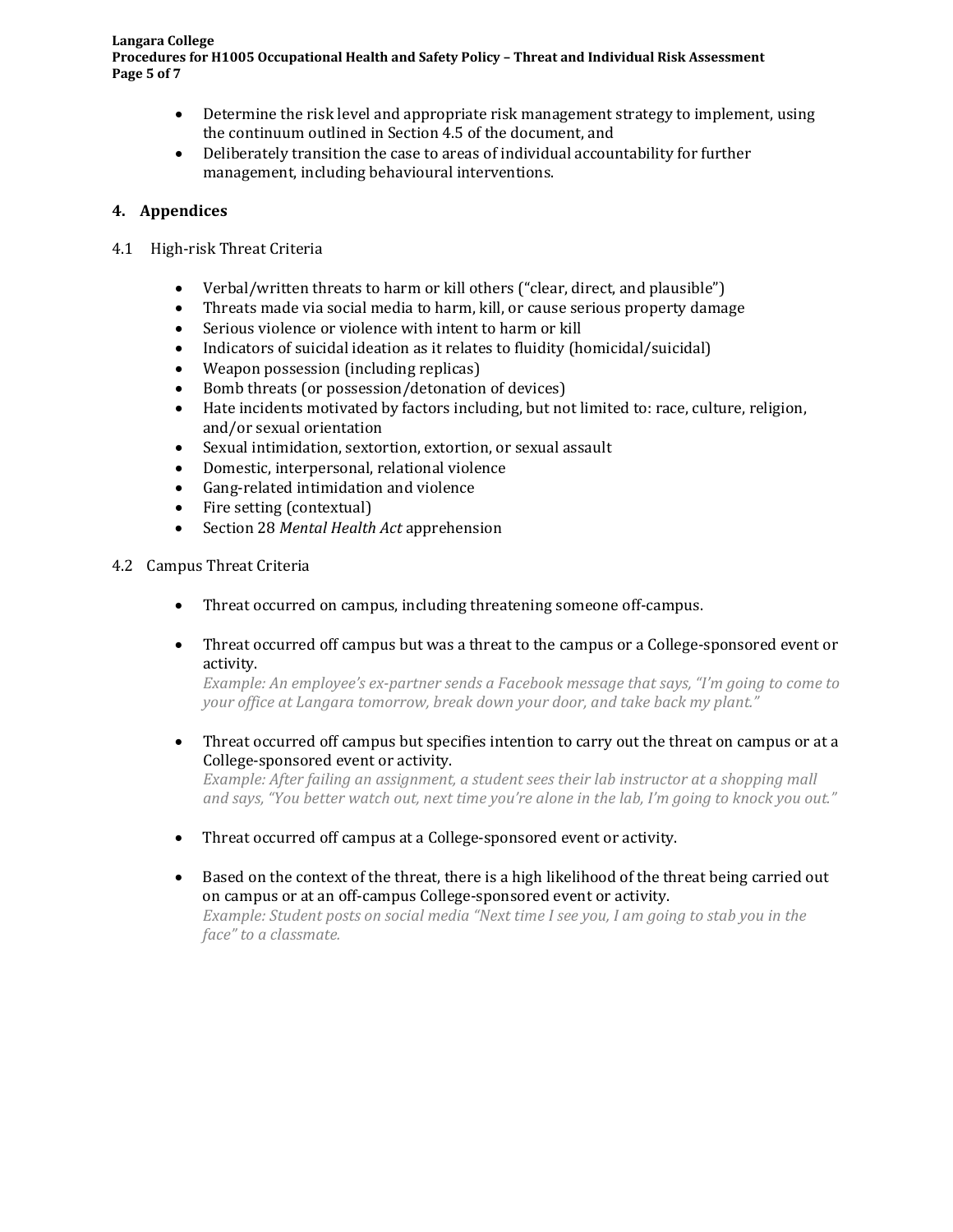# 4.3 Credibility Assessment Criteria

The below criteria are considering in determining the credibility of a threat. If all criteria is met, the threat is considered credible and must be acted upon.

| <b>Clear</b>     | Consider the words actually stated, written, posted, etc.<br>$\bullet$<br>Examine for evidence of personal escalation and/or intent to instill fear in a<br>$\bullet$<br>target(s)<br>Example: It may be worrisome if someone says, "I swear revenge is coming", but as a<br>standalone statement there is no clarity. "I'm gonna get my brother's knife and stick it<br>in your gut" is clear.                                                                                                                                                                                                                                                                                                    |  |
|------------------|----------------------------------------------------------------------------------------------------------------------------------------------------------------------------------------------------------------------------------------------------------------------------------------------------------------------------------------------------------------------------------------------------------------------------------------------------------------------------------------------------------------------------------------------------------------------------------------------------------------------------------------------------------------------------------------------------|--|
| <b>Direct</b>    | Consider if the threat-making or threat-related behaviour delivered in a way<br>$\bullet$<br>that suggests it was meant as a conscious or unconscious cry for help.<br>Examine if it delivered with language of commitment and clarity to the target or<br>$\bullet$<br>someone who the person of concern believes will communicate to the target.<br>Example: Someone who believes they are privately mumbling to themselves "I swear<br>I'll kill him" may simply be expressing their frustration inappropriately but does not<br>constitute a direct threat.                                                                                                                                    |  |
| <b>Plausible</b> | Consider if the threat is reasonably possible, given the circumstances, context,<br>$\bullet$<br>and individual.<br>Examine the language in context of the individual to identify if it is likely or<br>$\bullet$<br>unlikely to be within their capacity to actually carry out the action( $s$ ) threatened.<br>Example: An individual threatening to call down a Martian UFO to vaporize us all is<br>not a plausible threat. A student threatening his teacher that he is going to drive "a<br>Sherman Tank through this school" may be clear and direct but it is certainly not<br>plausible. One girl threatening another girl that "I'm going to beat you with a lead<br>pipe" is plausible. |  |

## 4.4 Referral Matrix

| Subject of the assessment is                                            | Area of responsibility                                                      |
|-------------------------------------------------------------------------|-----------------------------------------------------------------------------|
| A student                                                               | <b>Student Services</b><br>including Student Conduct and Academic Integrity |
| A member of staff, including faculty                                    | People & Culture                                                            |
| Another member of the College<br>community, other than staff or student | Security & Emergency Management                                             |
| Someone else                                                            | Security & Emergency Management                                             |